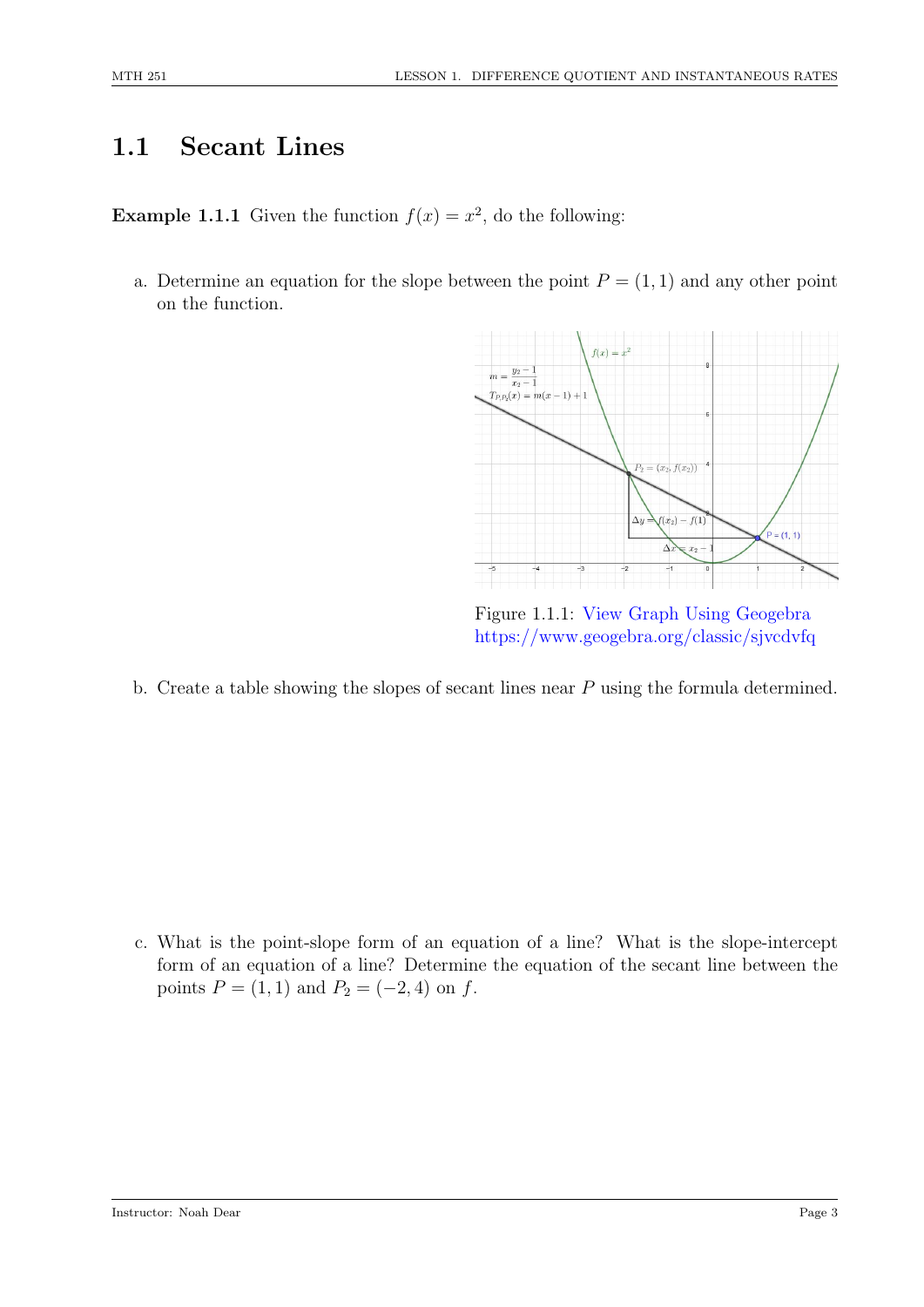## 1.2 Tangent Lines

**Example 1.2.1** Given the function  $f(x) = x^2$ , do the following:

a. Investigate the table found in the previous example. Create a new table if necessary to find slopes between  $P$  and points very close to  $P$ . What do you think the slope  $at$ the point  $P = (1, 1)$  should be?

b. What is the equation of the tangent line to the function  $f$  at the point  $(1, 1)$ ? What is a good name for this function for easy reference? Use this in your notation!



Figure 1.2.1: [View Graph Using Geogebra](https://www.geogebra.org/graphing/uuxbk9yn) <https://www.geogebra.org/graphing/uuxbk9yn>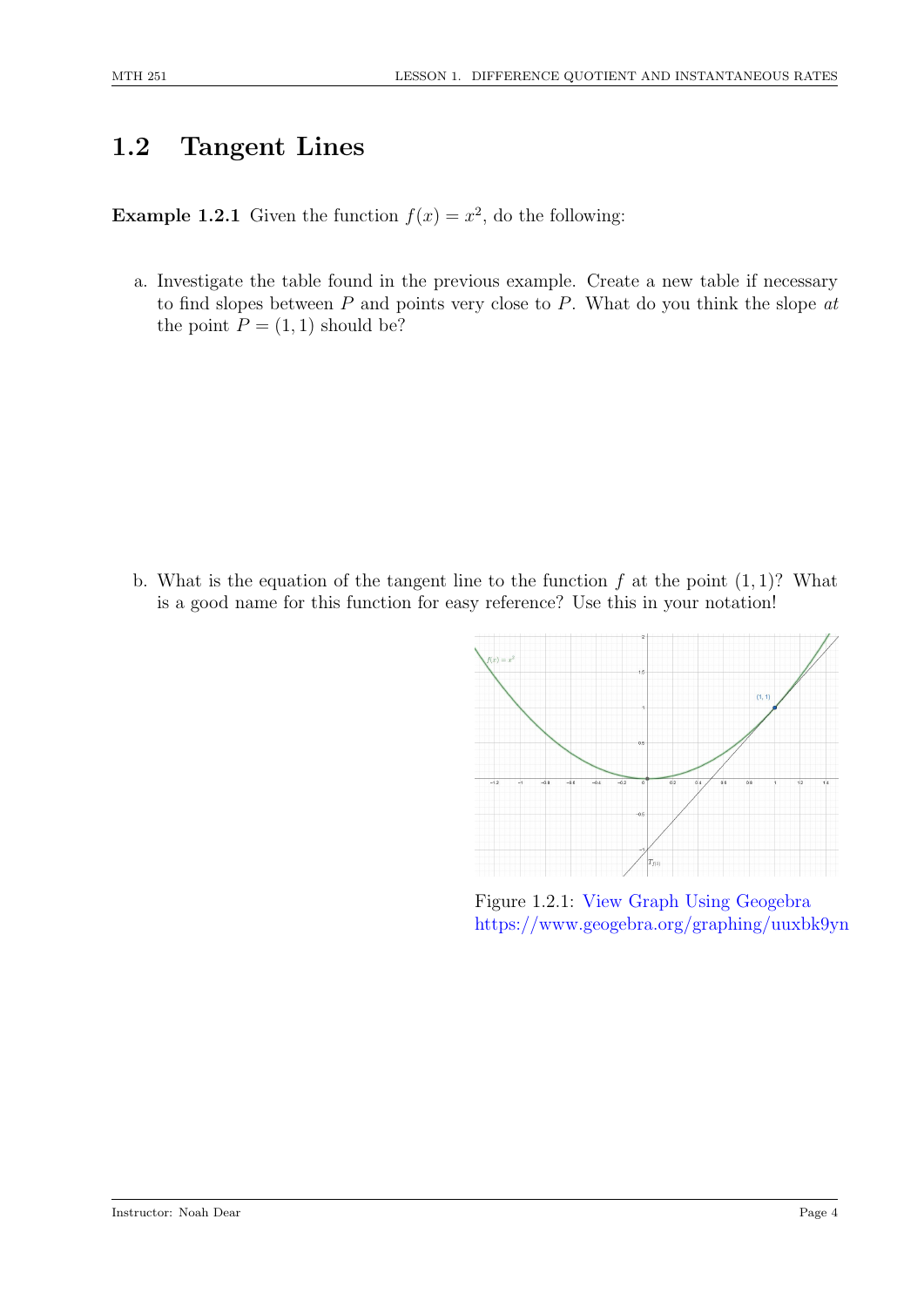## 1.3 The Difference Quotient

**Example 1.3.1** Find and simplify the difference quotient for the function  $f(x) = x^2$ .



Figure 1.3.1: [View Graph Using Geogebra](https://www.geogebra.org/graphing/jkt7tujm) <https://www.geogebra.org/graphing/jkt7tujm>

**Example 1.3.2** Find and simplify the difference quotient for the function  $g(x) = 2x^2 + 3$ . What does this represent?